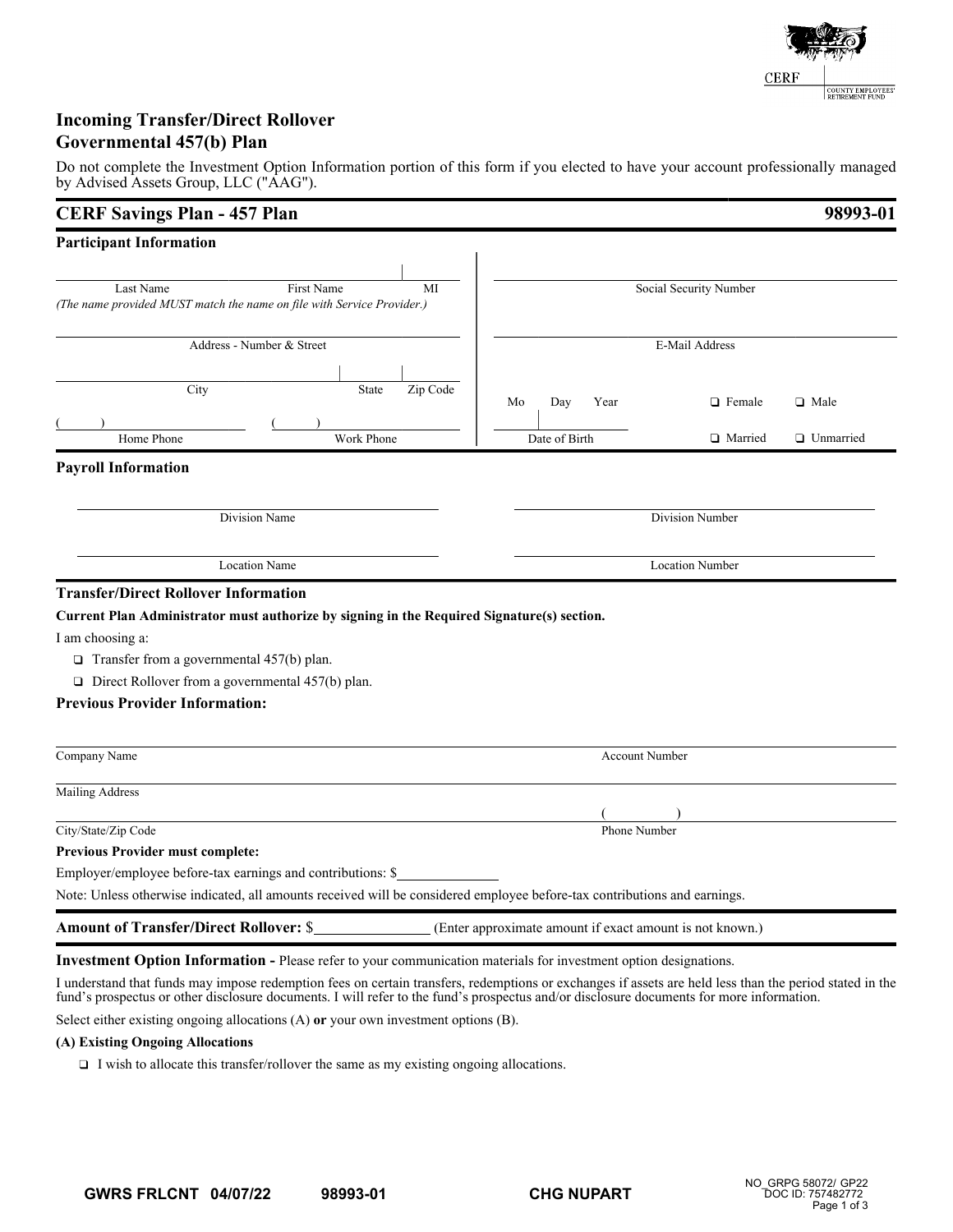|                    |                              |      |                                 | 98003<br>0 |
|--------------------|------------------------------|------|---------------------------------|------------|
| Name<br>. ast<br>. | $\sim$<br>. .<br>ir:<br>√ame | M.I. | social<br>I Security Number<br> | Number     |

## **(B) Select Your Own Investment Options**

### **Please Note: For automatic dollar cost averaging call the Voice Response System or access our Web site.**

| <b>INVESTMENT OPTION</b>                      |                    | <b>INVESTMENT OPTION</b> |                                            |                                             |                    |               |                                   |
|-----------------------------------------------|--------------------|--------------------------|--------------------------------------------|---------------------------------------------|--------------------|---------------|-----------------------------------|
| <b>NAME</b>                                   | <b>TICKER CODE</b> |                          | $\frac{6}{9}$                              | <b>NAME</b>                                 | <b>TICKER CODE</b> |               | $\frac{0}{0}$                     |
| Vanguard Target Retirement 2015 Inv VTXVX     |                    | <b>VTXVX</b>             |                                            | Jackson Square SMID-Cap Growth CIT M N/A    |                    | <b>DELCIT</b> |                                   |
| Vanguard Target Retirement 2025 Inv VTTVX     |                    | <b>VTTVX</b>             | <b>Contract Contract</b>                   | Diamond Hill Small-Mid Cap Y DHMYX          |                    | <b>DHMYX</b>  |                                   |
| Vanguard Target Retirement 2035 Inv VTTHX     |                    | <b>VTTHX</b>             |                                            | American Funds American Mutual R6 RMFGX     |                    | <b>RMFGX</b>  |                                   |
| Vanguard Target Retirement 2045 Inv VTIVX     |                    | <b>VTIVX</b>             |                                            | MFS Massachusetts Investors Gr Stk R6 MIGNX |                    | <b>MIGNX</b>  |                                   |
| Vanguard Target Retirement 2055 Inv VFFVX     |                    | <b>VFFVX</b>             | <b>Contract Contract Contract Contract</b> |                                             |                    | <b>VLCAX</b>  | <b>Contract</b>                   |
| Vanguard Target Retirement 2065 Inv VLXVX     |                    | <b>VLXVX</b>             | $\sim$                                     |                                             |                    | <b>JABNX</b>  | $\sim$                            |
| American Funds EuroPacific Gr R6 RERGX        |                    | <b>RERGX</b>             | $\sim$                                     |                                             |                    | <b>STRKX</b>  | <b>Contract Contract Contract</b> |
|                                               |                    | <b>OGLIX</b>             |                                            |                                             |                    | <b>PORT</b>   |                                   |
| Vanguard Total Intl Stock Index Admiral VTIAX |                    | <b>VTIAX</b>             |                                            | <b>MUST INDICATE WHOLE PERCENTAGES</b>      |                    | $=100%$       |                                   |
| Vanguard Small Cap Index Adm VSMAX            |                    | <b>VSMAX</b>             |                                            |                                             |                    |               |                                   |

### **Participant Acknowledgements**

**Advised Assets Group, LLC -** If I have elected to have my account professionally managed by Advised Assets Group, LLC and this form is submitted, my election to have my account professionally managed will override the investment allocation requested on this form until such time as I revoke or amend my election to have my account professionally managed.

**General Information -** I understand that only certain types of distributions are eligible for transfer/rollover treatment and that it is solely my responsibility to ensure such eligibility. By signing below, I affirm that the funds I am transferring/rolling are in fact eligible for such treatment.

I authorize these funds to be transferred into my employer's Plan and to be invested according to the information specified in the Investment Option Information section.

If the investment option information is missing or incomplete, I authorize Service Provider to allocate the transfer/direct rollover assets ("assets") the same as my ongoing contributions (if I have an account established) or to the default investment option selected by my Plan (if I do not have an account established). If no default investment option is selected, the funds will be returned to the payor as required by law. If my assets are received more than 180 calendar days after Service Provider receives this Incoming Transfer/Direct Rollover form (this "form"), I authorize Service Provider to allocate all monies received the same as my ongoing allocation election on file with Service Provider. I understand I must call the Voice Response System or access the Web site in order to make changes or transfer monies from the default investment option. The assets will be processed on the day this form is received. I understand that this completed form must be received by Service Provider at the address below.

I understand that the current Custodian/Provider may require that I furnish additional information before processing the transaction requested on this form, and Service Provider is not responsible for determining the status of any transaction that I have requested. It is entirely my responsibility to provide the current Custodian/Provider with any information that they may require, and/or to notify Service Provider of any information that the current Custodian/Provider may wish to obtain in order to effect the transaction.

**Withdrawal Restrictions -** I understand that the Internal Revenue Code and/or my employer's Plan Document may impose restrictions on transfers, direct rollovers and/or distributions. I understand that I must contact the Plan Administrator/Trustee, if applicable, to determine when and/or under what circumstances I am eligible to receive distributions or make transfers/direct rollovers.

**Investment Options -** I understand that by signing and submitting this form for processing, I am requesting to have investment options established under the Plan as specified in the Investment Option Information section. I understand and agree that this account is subject to the terms of the Plan Document. I understand and acknowledge that all payments and account values, when based on the experience of the investment options, may not be guaranteed and may fluctuate, and, upon redemption, shares may be worth more or less than their original cost. I acknowledge that investment option information, including prospectuses, disclosure documents and Fund Profile sheets, have been made available to me and I understand the risks of investing.

**Account Corrections -** I understand that it is my obligation to review all confirmations and quarterly statements for discrepancies or errors. Corrections will be made only for errors which I communicate within 90 calendar days of the last calendar quarter. After this 90 days, account information shall be deemed accurate and acceptable to me. If I notify Service Provider of an error after this 90 days, the correction will only be processed from the date of notification forward and not on a retroactive basis.